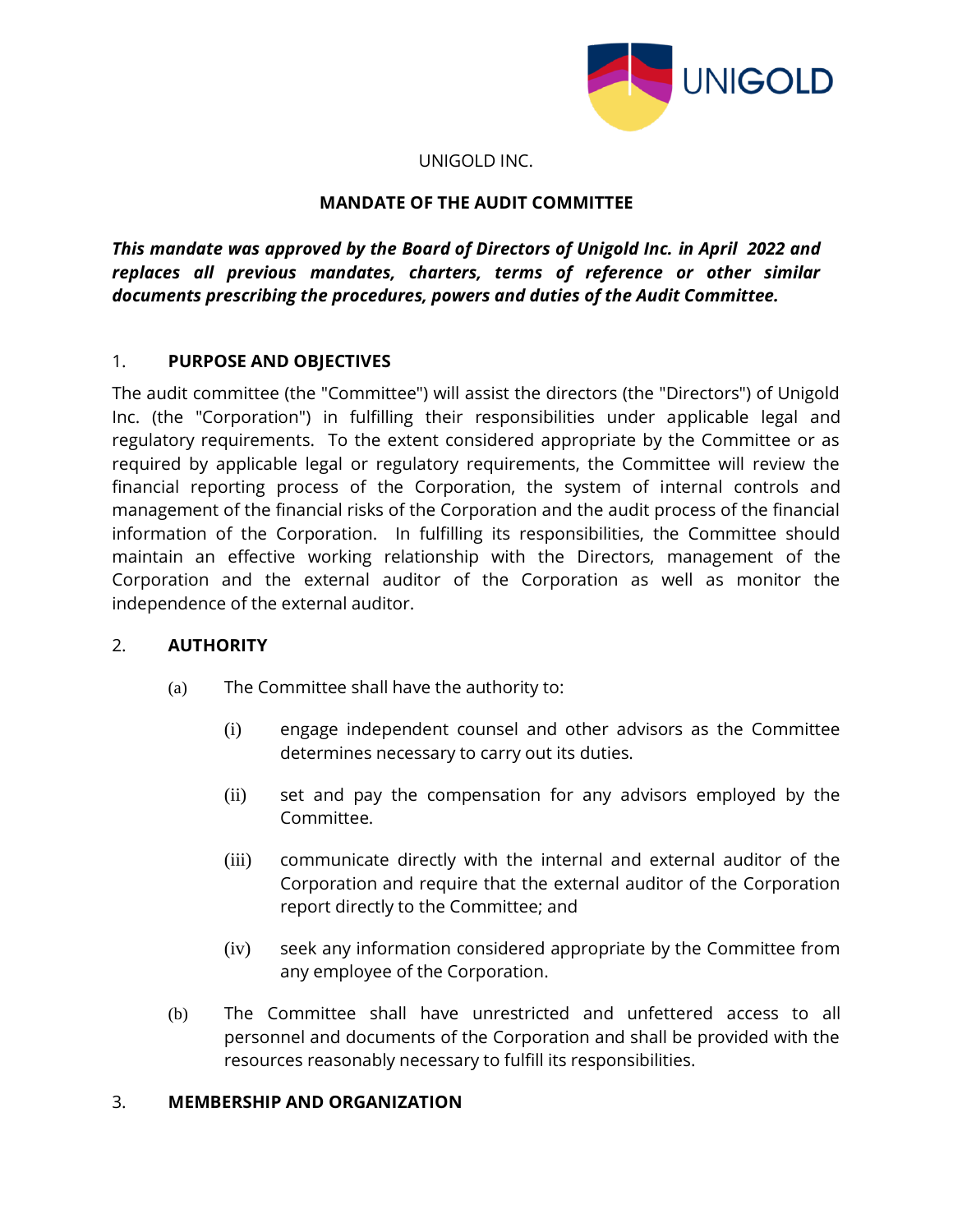- (a) The Committee will be composed of at least three members. The members of the Committee shall be appointed by the Directors to serve one-year terms and shall be permitted to serve an unlimited number of consecutive terms. Every member of the Committee must be a Director who is financially literate.
- (b) The chairman of the Committee will be appointed by the Committee from time to time and must have such accounting or related financial management expertise as the Directors may determine in their business judgement.
- (c) The secretary of the Committee will be the Secretary of the Corporation or such other person as is chosen by the Committee.
- (d) The Committee may invite such persons to meetings of the Committee as the Committee considers appropriate, except to the extent exclusion of certain persons is required pursuant to this Charter or Applicable Laws.
- (e) The Committee may invite the external auditor of the Corporation to be present at any meeting of the Committee and to comment on any financial statements, or on any of the financial aspects, of the Corporation.
- (f) The Committee will meet as considered appropriate or desirable by the Committee. Any member of the Committee or the external auditor of the Corporation may call a meeting of the Committee at any time upon 48 hours prior written notice.
- $(g)$  All decisions of the Committee shall be by simple majority and the chairman of the Committee shall not have a deciding or casting vote.
- (h) Minutes shall be kept in respect of the proceedings of all meetings of the Committee.
- (i) No business shall be transacted by the Committee except at a meeting of the members thereof at which a majority of the members thereof is present.
- (j) The Committee may transact its business by a resolution in writing signed by all the members of the Committee in lieu of a meeting of the Committee.

## 4. **DUTIES AND RESPONSIBILITIES**

To the extent considered appropriate or desirable or required by applicable legal or regulatory requirements, the Committee shall:

(a) recommend to the Directors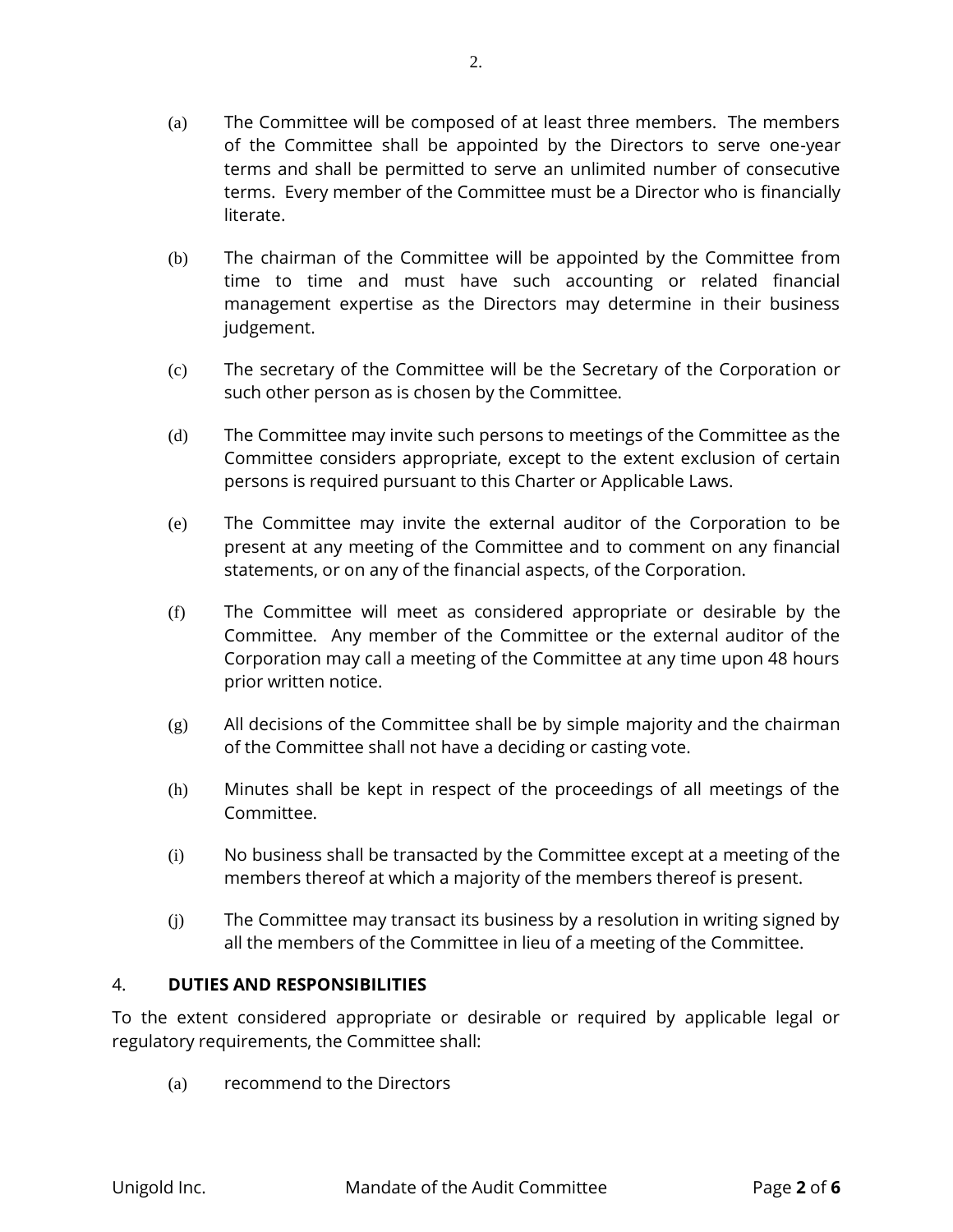- (i) the external auditor to be nominated for the purpose of preparing or issuing an auditor's report on the annual financial statements of the Corporation or performing other audit, review or attest services for the Corporation, and
- (ii) the compensation to be paid to the external auditor of the Corporation.
- (b) review the proposed audit scope and approach of the external auditor of the Corporation and ensure no unjustifiable restriction or limitations have been placed on the scope of the proposed audit.
- (c) meet separately and periodically with the management of the Corporation, the external auditor of the Corporation and the internal auditor (or other personnel responsible for the internal audit function of the Corporation) of the Corporation to discuss any matters that the Committee, the external auditor of the Corporation or the internal auditor of the Corporation, respectively, believes should be discussed privately.
- (d) be directly responsible for overseeing the work of the external auditor engaged for the purpose of preparing or issuing an auditor's report on the annual financial statements of the Corporation or performing other audit, review or attest services for the Corporation, including the resolution of disagreements between management of the Corporation and the external auditor of the Corporation regarding any financial reporting matter and review the performance of the external auditor of the Corporation;
- (e) review judgmental areas, for example those involving a valuation of the assets and liabilities and other commitments and contingencies of the Corporation.
- (f) review audit issues related to the material associated and affiliated entities of the Corporation that may have a significant impact on the equity investment therein of the Corporation.
- (g) meet with management and the external auditor of the Corporation to review the annual financial statements of the Corporation and the results of the audit thereof.
- (h) review and determine if internal control recommendations made by the external auditor of the Corporation have been implemented by management of the Corporation.
- (i) pre-approve all non-audit services to be provided to the Corporation or any subsidiary entities thereof by the external auditor of the Corporation and, to the extent considered appropriate: (i) adopt specific policies and procedures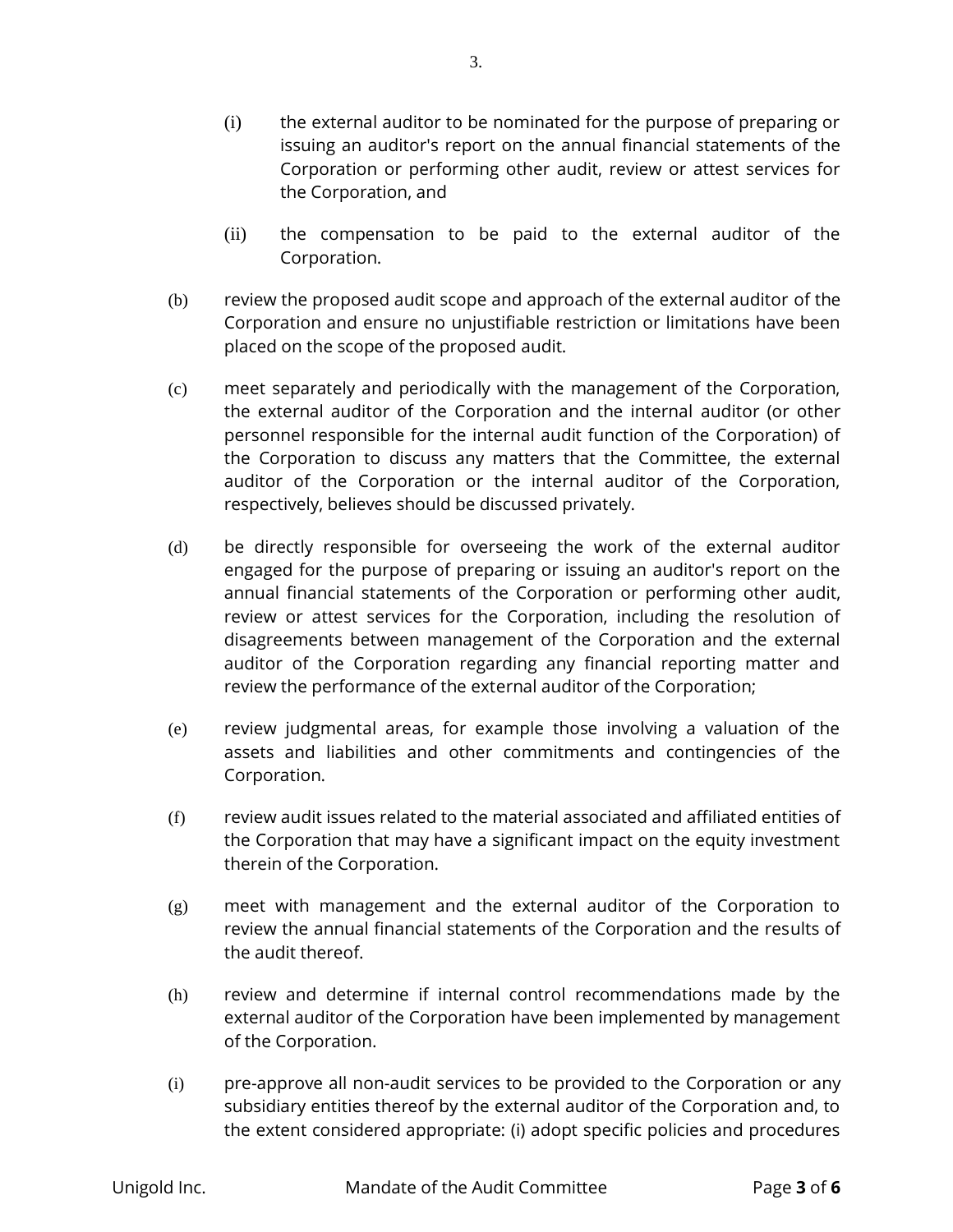in accordance with Applicable Laws for the engagement of such non-audit services; and/or (ii) delegate to one or more independent members of the Committee the authority to pre-approve all non-audit services to be provided to the Corporation or any subsidiary entities thereof by the external auditor of the Corporation provided that the other members of the Committee are informed of each such non-audit service;

- (j) consider the qualification and independence of the external auditor of the Corporation, including reviewing the range of services provided by the external auditor of the Corporation in the context of all consulting services obtained by the Corporation.
- (k) consider the fairness of the interim financial statements and financial disclosure of the Corporation and review with management of the Corporation whether,
	- (i) actual financial results for the interim period varied significantly from budgeted or projected results,
	- (ii) International Financial Reporting Standards have been consistently applied,
	- (iii) there are any actual or proposed changes in accounting or financial reporting practices of the Corporation, and
	- (iv) there are any significant or unusual events or transactions which require disclosure and, if so, consider the adequacy of that disclosure;
- (l) review the financial statements of the Corporation, management's discussion and analysis and any annual and interim earnings press releases of the Corporation before the Corporation publicly discloses such information and discuss these documents with the external auditor and with management of the Corporation, as appropriate.
- (m) review and be satisfied that adequate procedures are in place for the review of the public disclosure of the Corporation of financial information extracted or derived from the financial statements of the Corporation, other than the public disclosure referred to in paragraph 4(l) above, and periodically assess the adequacy of those procedures.
- (n) establish procedures for,
	- (i) the receipt, retention and treatment of complaints received by the Corporation regarding accounting, internal accounting controls or auditing matters, and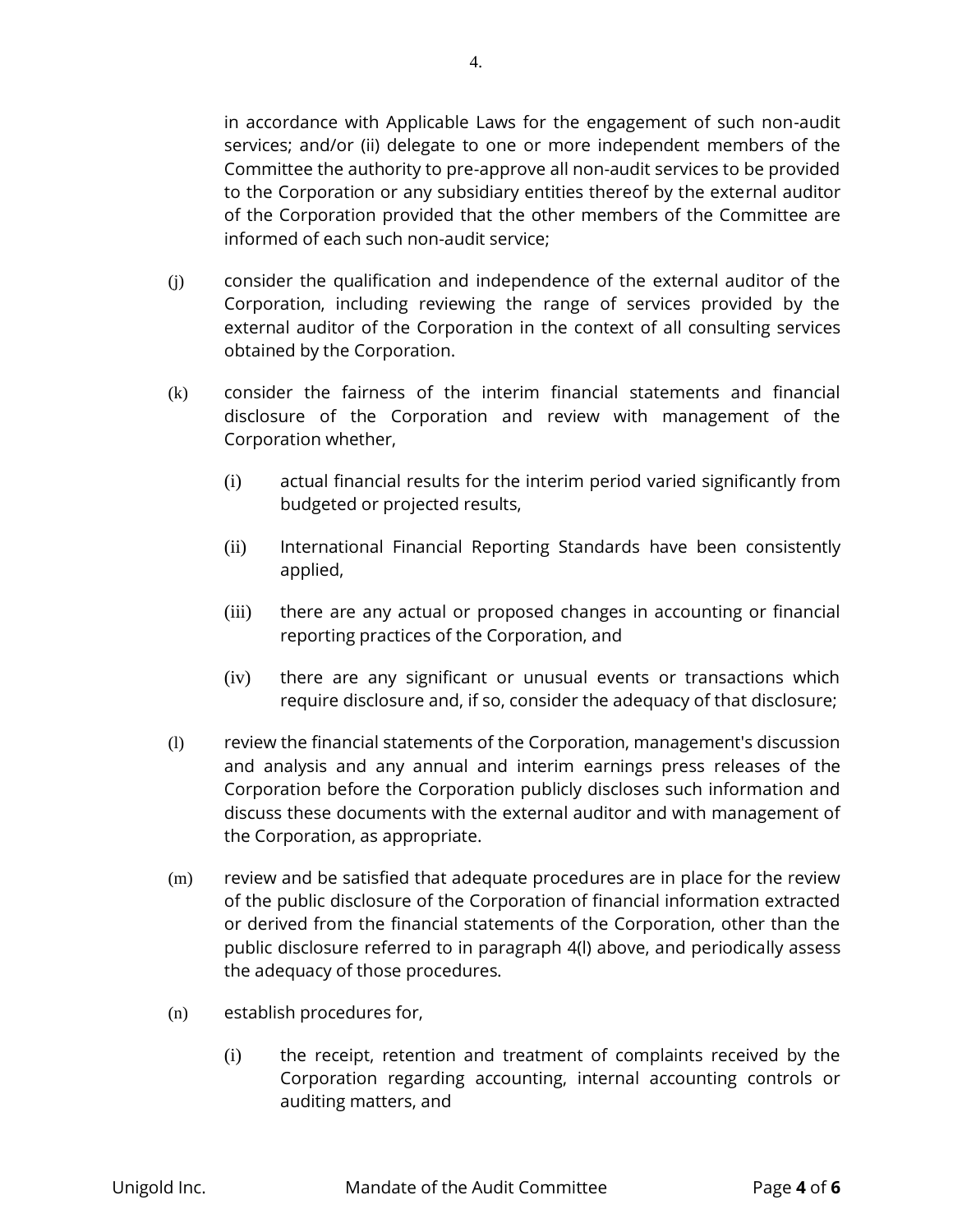- (ii) the confidential, anonymous submission by employees of the Corporation of concerns regarding questionable accounting or auditing matters relating to the Corporation;
- (o) review and approve the hiring policies of the Corporation regarding partners, employees and former partners and employees of the present and any former external auditor of the Corporation;
- (p) review the areas of greatest financial risk to the Corporation and whether management of the Corporation is managing these risks effectively;
- (q) review significant accounting and reporting issues, including recent professional and regulatory pronouncements, and consider their impact on the financial statements of the Corporation;
- (r) review any legal matters which could significantly impact the financial statements of the Corporation as reported on by counsel and meet with counsel to the Corporation whenever deemed appropriate;
- (s) institute special investigations and, if appropriate, hire special counsel or experts to assist in such special investigations;
- (t) at least annually, obtain and review a report prepared by the external auditor of the Corporation describing: the firm's quality-control procedures; any material issues raised by the most recent internal quality-control review or peer review of the firm or by any inquiry or investigation by governmental or professional authorities, within the preceding five years, in respect of one or more independent audits carried out by the firm, and any steps taken to deal with any such issues; and (to assess the auditor's independence) all relationships between the independent auditor and the Corporation;
- (u) review with the external auditor of the Corporation any audit problems or difficulties and management's response to such problems or difficulties;
- (v) discuss the Corporation's earnings press releases, as well as financial information and earning guidance provided to analysts and rating agencies, if applicable; and
- (w) review this mandate and recommend changes to this mandate to the Directors from time to time.

## **Limitation on the Oversight Role of the Committee**

Nothing in this Mandate is intended, or may be construed, to impose on any member of the Committee a standard of care or diligence that is in any way more onerous or extensive than the standard to which all members of the Board of Directors are subject.